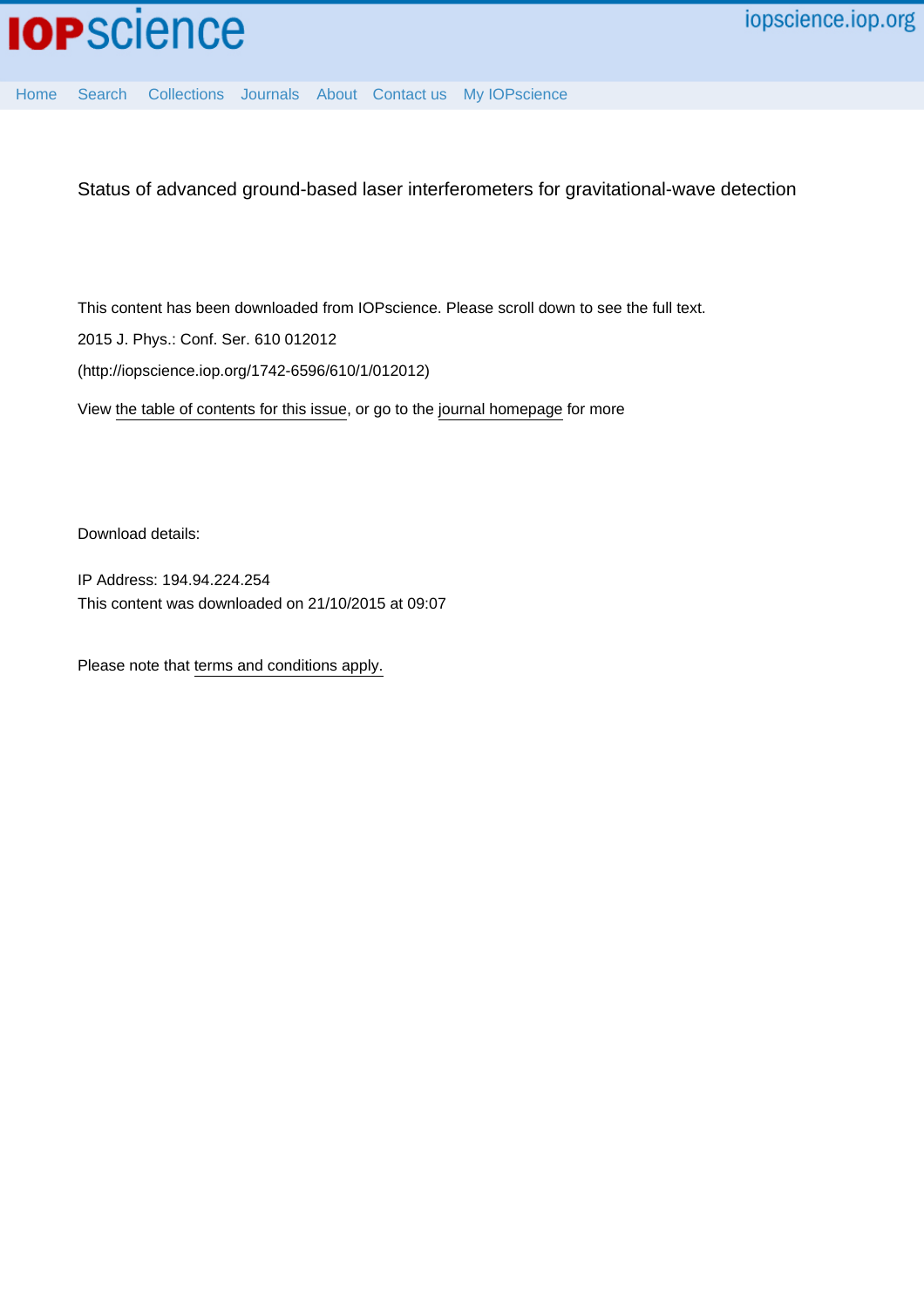# Status of advanced ground-based laser interferometers for gravitational-wave detection

 $\,\rm K\,$  L Dooley $^1$  $^1$   $^1,$  T Akutsu $^2,$  S Dwyer $^3,$  P Puppo $^4$ 

 $1$  Max-Planck-Institut für Gravitationsphysik (Albert-Einstein-Institut) und Leibniz Universität Hannover, Callinstr. 38, D-30167 Hannover, Germany.

<sup>2</sup> National Astronomical Observatory of Japan, 2-21-1 Osawa, Mitaka, Tokyo 181-8588

<sup>3</sup> LIGO Hanford Observatory, PO Box 159, Richland, WA 99352, USA

4 INFN, Sezione di Roma, I-00185 Roma, Italy

E-mail: kate.dooley@aei.mpg.de

Abstract. Ground-based laser interferometers for gravitational-wave (GW) detection were first constructed starting 20 years ago and as of 2010 collection of several years' worth of science data at initial design sensitivities was completed. Upgrades to the initial detectors together with construction of brand new detectors are ongoing and feature advanced technologies to improve the sensitivity to GWs. This conference proceeding provides an overview of the common design features of ground-based laser interferometric GW detectors and establishes the context for the status updates of each of the four gravitational-wave detectors around the world: Advanced LIGO, Advanced Virgo, GEO 600 and KAGRA.

## 1. Introduction

This is an exciting time for the maturing field of gravitational wave (GW) physics. The network of ground-based laser interferometer GW detectors (GWD) is making rapid progress towards its goal of producing advanced instruments sensitive enough to make monthly GW detections in the 10 Hz to 10 kHz frequency range by the end of the decade  $[1]$ . Simultaneously, there has recently been a claim by the BICEP2 experiment that the measurement of the B-modes in the cosmic microwave background polarization can be the signature of the primordial GWs produced by inflation [\[2\]](#page-6-1). If confirmed, this would add to the original evidence for GWs from 1975 by Hulse and Taylor who observed that the rate of change of the orbital period of a binary star system precisely agrees with the predictions of GR [\[3,](#page-6-2) [4\]](#page-6-3). Moreover, the eLISA space-based gravitational wave detector  $\lceil 5 \rceil$  together with the promising pulsar timing technique  $\lceil 6 \rceil$  will be very important in the coming decades for the investigation of very massive objects and other GW sources in the milli- to micro-Hz frequency ranges, respectively.

GWs are dynamic strains in space-time that travel at the speed of light and are generated by non-axisymmetric acceleration of mass. They perturb the flat Minkowski metric describing space-time. The effect is the production of a dimensionless strain between two inertial masses located at a proper distance  $L$  from one another so that their distance changes as:

$$
\Delta L(t) = \frac{1}{2} L h(t) \tag{1}
$$

<span id="page-1-0"></span><sup>1</sup> Current address: The University of Mississippi, University, MS 38677, USA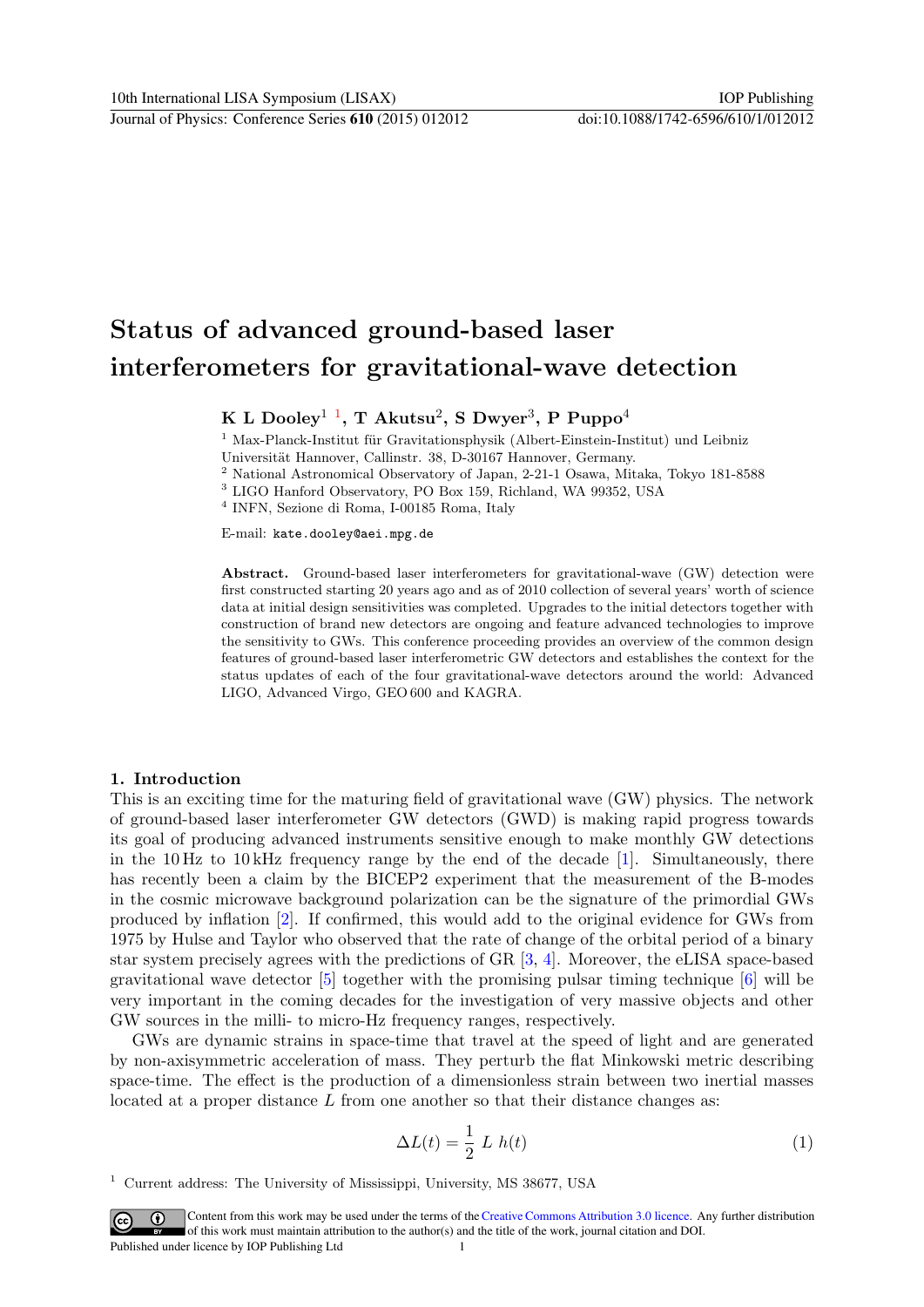

<span id="page-2-0"></span>Figure 1. Strain sensitivities achieved by the first generation detectors.

In the late 20th century following the era of the operation of bar detectors for GW detection [\[7\]](#page-7-0), large laser interferometers were identified as the promising route forward because of the very high strain sensitivities that could be achieved over a wide frequency band. R. Weiss produced the first detailed design study in 1972 of a large scale laser interferometer for GW detection, complete with calculations of fundamental noise sources [\[8\]](#page-7-1). Then, following the work of Forward [\[9\]](#page-7-2) who built the first laser interferometric GW detector prototype, many groups around the world proceeded to study the benefits of laser interferometry, build new prototypes, perfect the design, and push technology development [\[10,](#page-7-3) [11,](#page-7-4) [12,](#page-7-5) [13\]](#page-7-6).

The LIGO detectors in the U.S. [\[14\]](#page-7-7), the Virgo detector in Italy [\[15\]](#page-7-8), the GEO 600 detector in Germany [\[16\]](#page-7-9) and the TAMA 300 [\[17\]](#page-7-10) detector in Japan formed the first generation laserinterferometric GWD network. Construction of these projects began in the mid-1990s and then progressed in sequential commissioning and data-taking phases in the 2000s. These firstgeneration detectors achieved their original instrument sensitivity goals and are now undergoing major hardware upgrades to expand thousand-fold the observable volume of the cosmos. The strain sensitivities achieved by these initial detectors is shown in Figure [1.](#page-2-0) This paper describes the common design basics of the detectors and provides an overall summary of the current status of the worldwide network of GWDs, including a timeline for operations. The next four proceedings focus on the particular features and individual status of each of the advanced versions of these detectors [\[18,](#page-7-11) [19,](#page-7-12) [20,](#page-7-13) [21\]](#page-7-14).

## 2. Background

A direct detection of gravitational waves themselves has not yet been made, but this is also not a surprise. The rate estimates for coalescing binary neutron stars, for instance, predict a detection probability of one event in 100 years for the initial detector sensitivities [\[1\]](#page-6-0). About two years' worth of double-coincidence data were collected. Nonetheless, the LIGO and Virgo collaborations have already produced astrophysical results from the data collected thus far. They have placed an upper limit that beats previous best estimates of the fraction of spin-down power emitted in GWs from the Crab Pulsar [\[22\]](#page-7-15). They have also placed an upper limit at 100 Hz on the normalized energy density of the stochastic GW background of cosmological and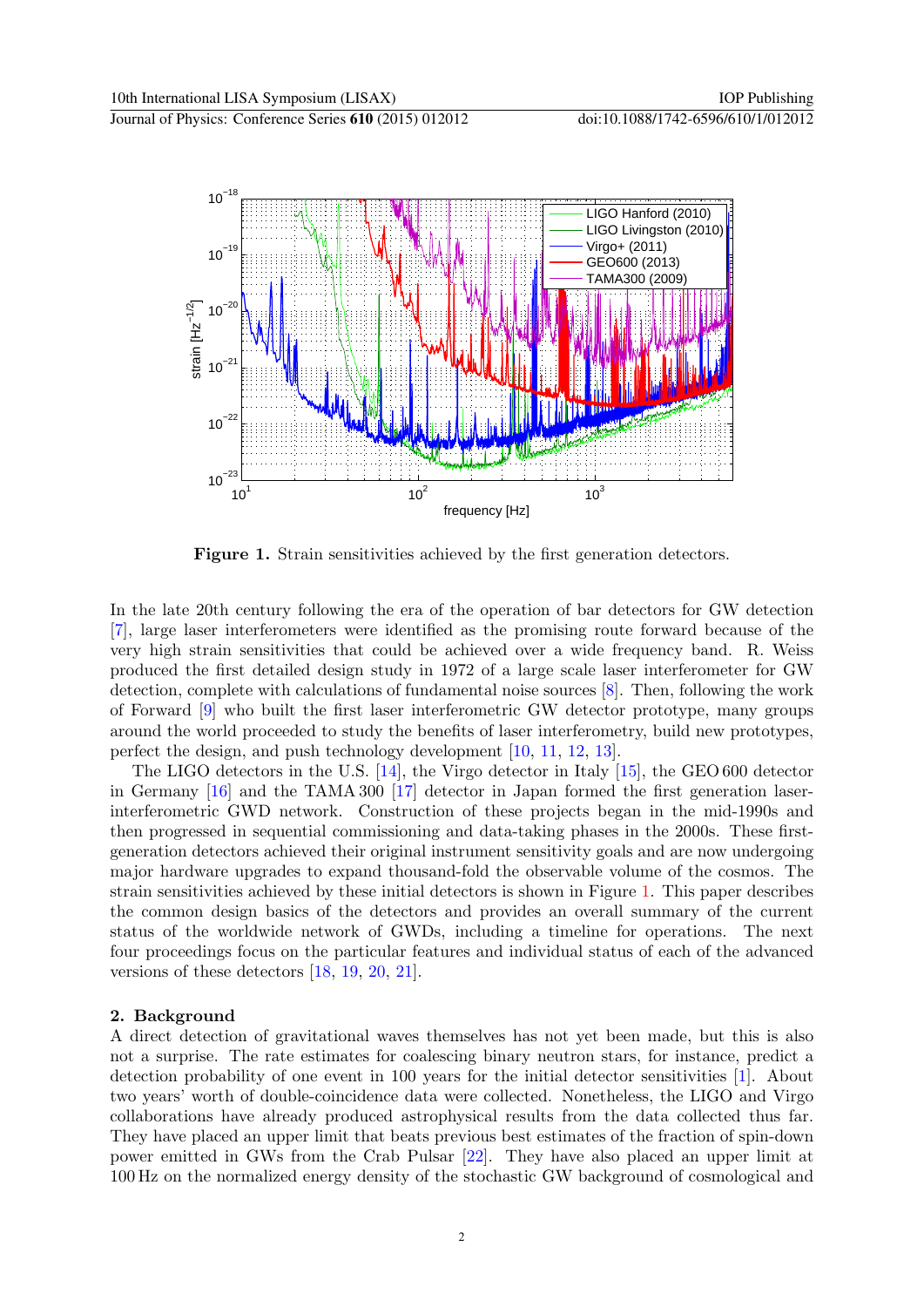Journal of Physics: Conference Series **610** (2015) 012012 doi:10.1088/1742-6596/610/1/012012



<span id="page-3-0"></span>Figure 2. Layout of advanced ground-based interferometric gravitational wave detectors (not to scale). To keep the interferometer in its linear operating range, the length sensing and control system must control five interferometer length degrees of freedom and keep both mode cleaner cavities on resonance. The differential arm degree of freedom is sensitive to gravitational waves, and is sensed by the photo-detector in transmission of the output mode cleaner. GEO 600 is the exception in that it has no arm cavities.

astrophysical origin, a result otherwise inaccessible to standard observational techniques [\[23\]](#page-7-16).

The last decade brought great advances in demonstrating the experimental feasibility of achieving the strain sensitivities required to witness astrophysical events and informed the design of today's generation of GWDs. Both LIGO and Virgo are re-using the infrastructure from the initial generation detectors and are replacing the hardware within the vacuum system. The upgraded detectors are called Advanced LIGO [\[24\]](#page-7-17) and Advanced Virgo [\[25\]](#page-7-18), respectively. TAMA 300 as well as CLIO, a prototype cryogenic laser interferometer [\[26\]](#page-7-19), informed the design of a brand new detector called KAGRA, the first underground, cryogenic laser interferometer [\[27,](#page-7-20) [28\]](#page-7-21). GEO 600 is keeping its infrastructure and most of its initial generation hardware, but is carrying out upgrades to demonstrate advanced techniques in a program called GEO-HF [\[29\]](#page-7-22). In addition, a proposal to expand LIGO's baseline by building an interferometer in India is moving forward.

#### 3. Detector design overview

The typical advanced detector configuration is that of a dual-recycled Fabry-Perot Michelson (DRFPM) laser interferometer as depicted in Figure [2.](#page-3-0) A power amplified, and intensity and frequency stabilized Nd:YAG solid state laser system injects linear-polarized 1064 nm light into a triangular input mode-cleaner (IMC) cavity. The IMC suppresses laser frequency noise and provides spatial filtering of the laser beam to reduce beam jitter that could otherwise couple to the GW readout. A beam splitter (BS) sends the beam to the two Fabry-Perot arms, which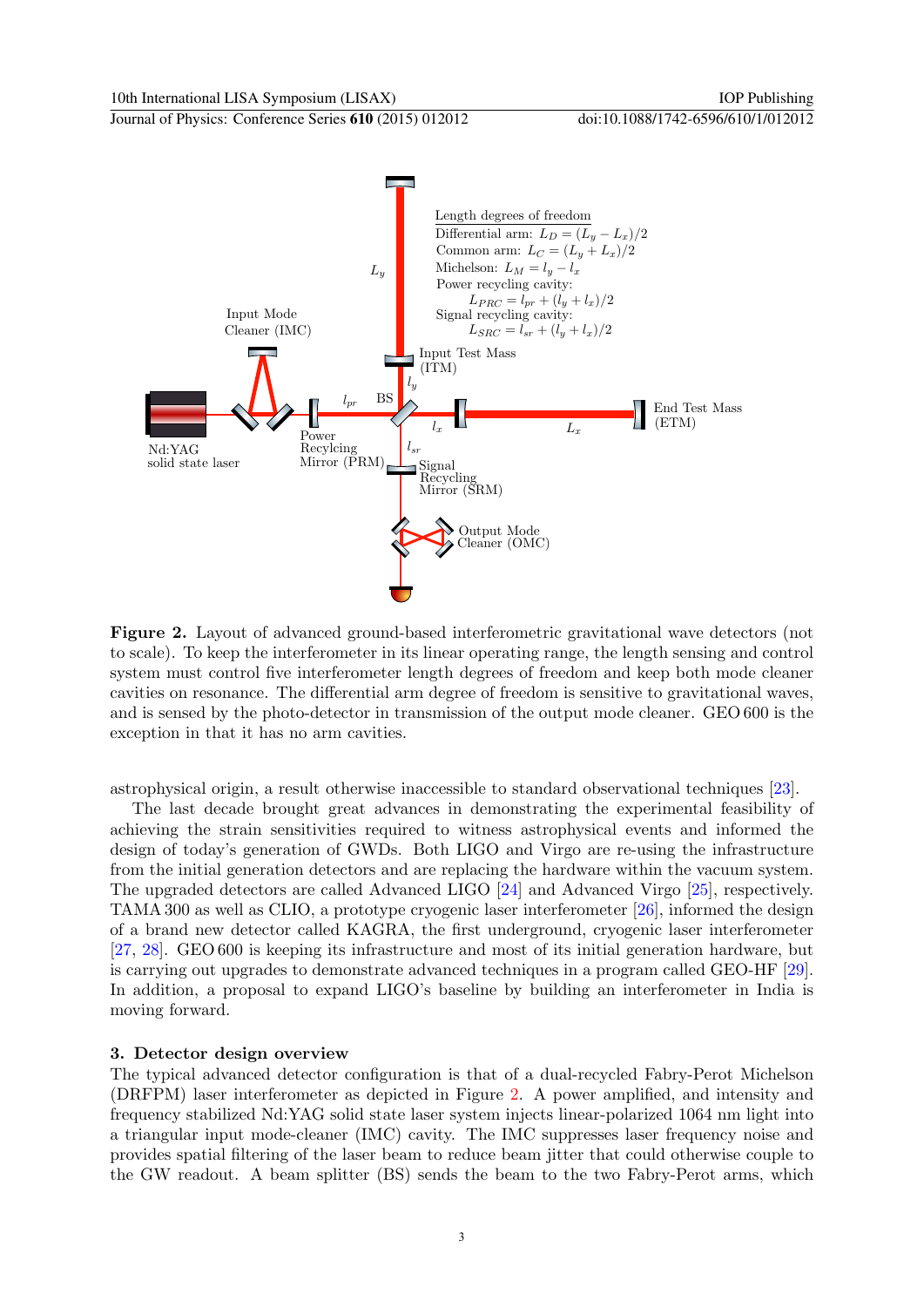are made of an input test mass mirror (ITM) and an end test mass mirror (ETM). Both arms are of km-scale lengths and are set to maintain nearly perfect destructive interference of the recombined light at the anti-symmetric (AS) port which carries the GW information. Here, the beam is directed to an output mode-cleaning (OMC) cavity and then onto a photo-detector. The OMC transmits only the signal-carrying light to improve the signal-to-noise ratio.

A power recycling mirror at the symmetric port directs the constructively-interfered light back into the interferometer. The transmissivity of the power recycling mirror is set to match the losses of the main optics to create a nearly critically coupled cavity. A signal recycling mirror at the anti-symmetric port creates an additional cavity which can be used to adjust the storage time of the gravitational wave signal in the interferometer and thus the frequency response of the detector. The signal recycling mirror has a transmissivity selected to compromise between high and low frequency sensitivity based on thermal noise and laser power. Until a few years ago all detectors used heterodyne readout. Since approximately 2008 as part of intermediary upgrades to the initial detectors  $[30]$ , homodyne  $(DC)$  readout was implemented together with the addition of an OMC [\[31,](#page-7-24) [32\]](#page-7-25).

Nearly the entire interferometer is enclosed in an ultra high vacuum (UHV) system to render phase noise of residual gas unimportant and to keep the optics free of dust. The primary interferometer optics are suspended as pendulums to decouple them from ground motion so that they act like free masses in the horizontal plane at the frequencies in the GW detection band. To minimize the impact of thermal noise, the mirror suspensions are designed to minimize dissipation and, in the case of KAGRA, operated at cryogenic temperatures. Each mirror is equipped with actuators for coarse and fine control of the mirror position and orientation.

A feedback control system is implemented to hold the system sufficiently near the intended operating point so that the response to residual deviations remains linear. Calibration of the detector must take into account the action of the control system and the frequency response of the detector [\[33\]](#page-7-26). The various length (illustrated in Figure [2\)](#page-3-0) and angular degrees of freedom are sensed through the use of radio-frequency sidebands on the carrier light that are created through phase modulation by electro-optic modulators. The differential arm length signal is sensitive to gravitational waves, and is sensed using homodyne readout in transmission of the OMC, where the GW signal is encoded as power variations of the light. The standard technique for locking optical cavities is the Pound–Drever–Hall method of laser frequency stabilization [\[34\]](#page-7-27). Although the interferometer is an analog instrument, it is interfaced through a digital control system which allows complex filters to be implemented and tuned from the control room.

The sources of noise that contaminate the detector's output can be grouped into two categories: displacement noise and sensing noise. Displacement noises are those that create real motion of the mirrors, while sensing noises are those that arise in the process of measuring the mirrors' position. The primary displacement noise that plagues terrestrial laser interferometers at very low frequencies is motion of the ground, i.e. seismic noise. Thermal motion of the mirrors, their dielectric coatings and suspensions as well as quantum radiation pressure noise are the other two types of displacement noise which dominate in the low- to mid-frequency range [\[35\]](#page-7-28). The primary sensing noise is shot noise that arises from the Poisson statistics of photon arrival at the photodetector.

Figure [3](#page-5-0) shows the spectra of these ultimate limits to the performance of each of the GW detectors in the advanced detector network. Each curve reflects the incoherent sum of fundamental noise sources, which gives a likely best limit to performance. The actual sensitivity will depend also on technical noise sources. The narrow lines in each of the noise curves represent the thermally-excited violin modes of the test mass suspension fibers. Quantum noise and thermal noise play the dominant roles in limiting the sensitivity of each of the detectors. The frequency at which there is a dip in the noise together with the shapes of the noise curves are largely affected by the signal recycling parameters, which may be adjusted during the course of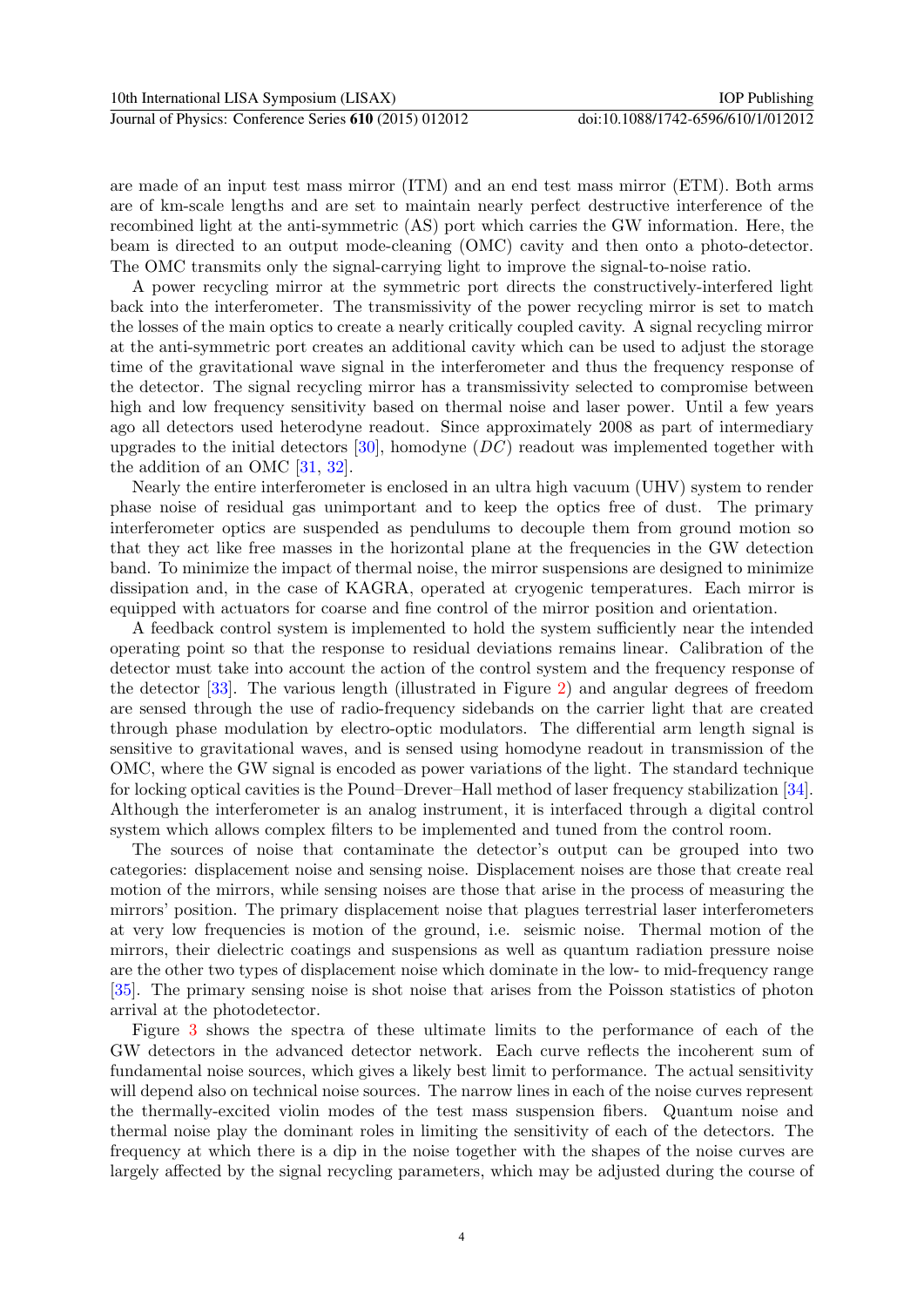

<span id="page-5-0"></span>Figure 3. Prediction of the incoherent sum of fundamental noise sources which give a likely best limit to the performance of each of the instruments in the advanced detector network. Noise curves for both Advanced Virgo and KAGRA show a de-tuned signal recycling configuration optimized for sensitivity to neutron star binaries [\[25,](#page-7-18) [27,](#page-7-20) [36\]](#page-7-29), whereas the Advanced LIGO and GEO-HF noise curves are shown with zero de-tuning [\[37,](#page-7-30) [38\]](#page-7-31).

Table 1. Some design properties of each of the four GWDs. DRFPMI stands for dual-recycled Fabry-Perot Michelson.

<span id="page-5-1"></span>

|                        | Advanced LIGO   | Advanced Virgo  | <b>GEO-HF</b>  | <b>KAGRA</b>    |
|------------------------|-----------------|-----------------|----------------|-----------------|
| arm length             | 4 km            | $3 \text{ km}$  | $2\times600$ m | $3 \text{ km}$  |
| power recycling gain   | 44              | 39              | 900            | 11              |
| arm power              | 800 kW          | 700 kW          | $20~{\rm kW}$  | 400 kW          |
| $#$ of pendulum stages | 4               | 8               | 3              | 6               |
| mirror mass            | $40 \text{ kg}$ | $42 \text{ kg}$ | $6 \text{ kg}$ | $23 \text{ kg}$ |
| mirror material        | fused silica    | fused silica    | fused silica   | sapphire        |
| temperature            | room            | room            | room           | cryogenic       |
| topology               | <b>DRFPMI</b>   | <b>DRFPMI</b>   | <b>DRMI</b>    | <b>DRFPMI</b>   |

operation of the advanced detectors. We postpone the detailed description of each noise curve to the proceedings dedicated to each detector. Table [1](#page-5-1) provides an overview comparing some of the major properties of each of the detector designs.

# 4. Outlook

The advanced detectors form a four-site network which is crucial for GW signal characterization. The sky coverage depends on the detector locations and orientations. The two LIGO detectors are nearly aligned for maximum correlation, but they are relatively close together which results in signals that have largely redundant information about the source direction and character. For this reason, only the four-site network can provide full sky coverage [\[39\]](#page-7-32).

Another important feature of a detector network is sky localization for electro-magetic follow ups and multi-messenger investigations. In the case of signals from coalescing binary neutron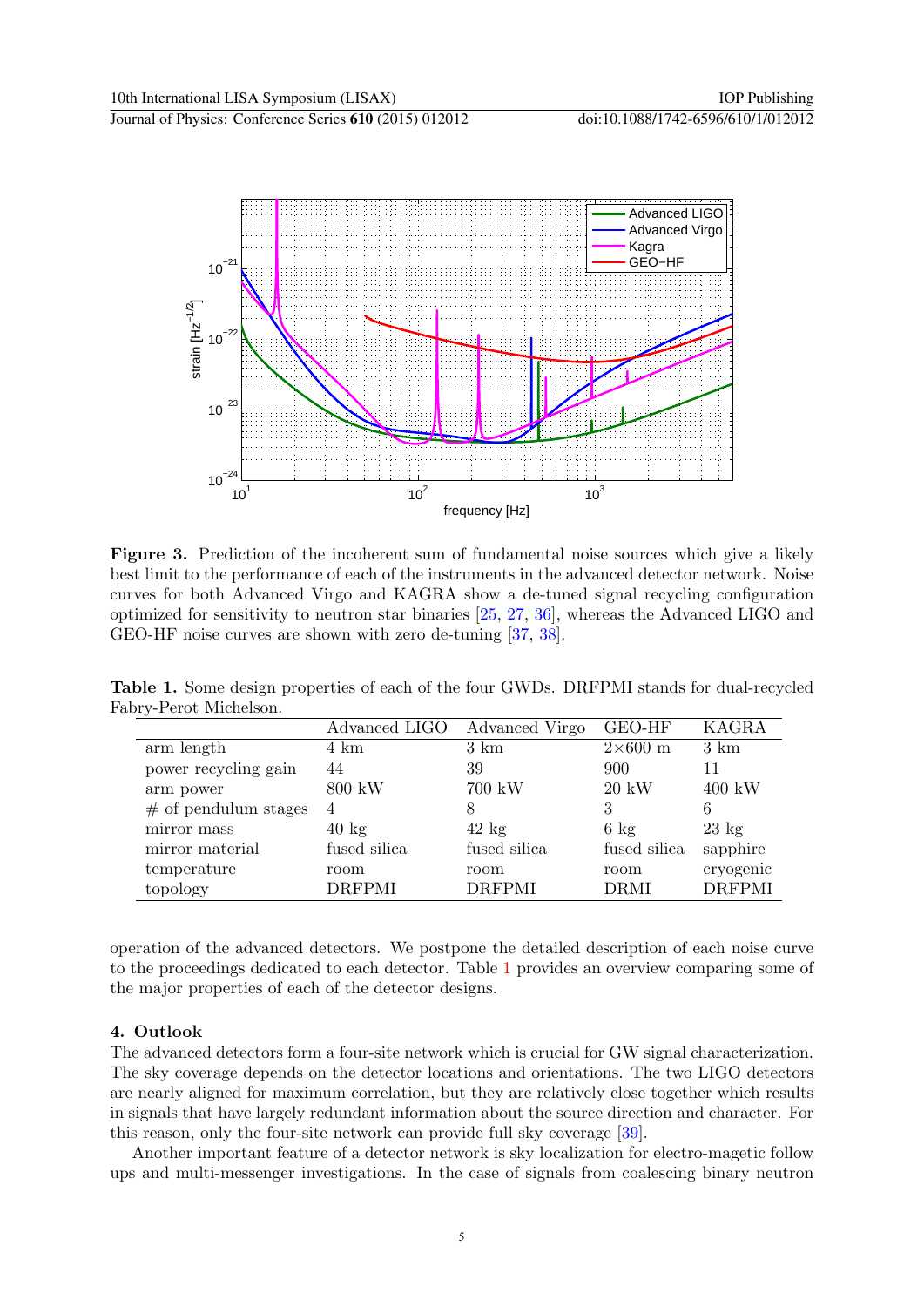Journal of Physics: Conference Series **610** (2015) 012012 doi:10.1088/1742-6596/610/1/012012

|             | 1990s |                        | 2000s                                      |         | 2010s                        |  |                       |
|-------------|-------|------------------------|--------------------------------------------|---------|------------------------------|--|-----------------------|
|             |       |                        |                                            |         |                              |  |                       |
| <b>LIGO</b> |       | <b>Construction</b>    | Commissioning<br>Science runs              |         | aLIGO                        |  | Observing runs        |
| Virgo       |       | Construction           | Commissioning                              | Science | aVirgo                       |  | <b>Observing runs</b> |
| <b>GEO</b>  |       |                        | Commissioning<br>Construction Science runs |         | <b>GEO-HF</b><br>Astrowatch  |  |                       |
| TAMA/KAGRA  |       | <b>TAMA</b><br>Constr. | Commissioning<br>Science                   |         | <b>KAGRA</b><br>Construction |  | Observing runs        |

<span id="page-6-6"></span>Figure 4. Timeline showing the approximate dates for construction, commissioning and science runs of each of the ground based GWDs. The first joint science runs in the advanced detector era are expected to begin taking place by late 2015.

star systems, the two Advanced LIGO detectors, Advanced Virgo, and KAGRA would provide a localization accuracy of 10 deg<sup>2</sup> for 50% of the sources, while a five site network, including LIGO India, would improve the accuracy to 5 deg<sup>2</sup> for 30  $\%$  of the sources [\[40,](#page-7-33) [41\]](#page-7-34). This network of GW detectors together with the joint detection of the electro-magnetic counterparts is poised to open a promising window to gravitational wave astronomy.

Figure [4](#page-6-6) shows a timeline of the construction, commissioning, and science run stages of each of the GWDs. The down times for each of the detectors is a bit staggered, with GEO 600 serving the role of being the sole detector online for the entirety of the period when the other detectors are offline. Commissioning and science run stages of the advanced detectors will be interspersed to allow for possible early results once astrophysically interesting sensitivities are reached, but before design sensitivity is reached [\[42\]](#page-7-35). The early science runs are likely to start in late 2015 with the Advanced LIGO detectors, and Advanced Virgo and KAGRA will join in due time.

Together with the promise of continuing to add to the collection of upper limits on GW emission in the era of advanced detectors, the first direct detection of GWs is expected to be made in only a couple years' time from now. A first detection is expected to witness an event such as a binary neutron star coalescence [\[1\]](#page-6-0).

#### Acknowledgements

The authors gratefully acknowledge the support of the United States National Science Foundation for the construction and operation of the LIGO Laboratory; the Science and Technology Facilities Council of the United Kingdom, the Max-Planck-Society, and the State of Niedersachsen/Germany for support of the construction and operation of the GEO600 detector; the Italian Istituto Nazionale di Fisica Nucleare and the French Centre National de la Recherche Scientifique for the construction and operation of the Virgo detector; and the Japan Society for the Promotion of Science (JSPS) Core-to-Core Program A, Advanced Research Networks, and Grant-in-Aid for Specially Promoted Research of the KAGRA project. This document has been assigned LIGO document number LIGO-P1400153.

#### References

- <span id="page-6-0"></span>[1] Abadie J et al. 2010 Classical and Quantum Gravity  $27$  173001+
- <span id="page-6-1"></span>[2] Ade P et al. (BICEP2 Collaboration) 2014 Phys. Rev. Lett. 112(24) 241101
- <span id="page-6-2"></span>[3] Hulse R A and Taylor J H 1975 Astrophys. J. Lett. 195 L51–L53
- <span id="page-6-3"></span>[4] Weisberg J M and Taylor J H 2005 Binary Radio Pulsars (Astronomical Society of the Pacific Conference Series vol 328)
- <span id="page-6-4"></span>[5] Danzmann K and the LISA study team 1996 Classical and Quantum Gravity 13 A247
- <span id="page-6-5"></span>[6] Hobbs G et al. 2010 Classical and Quantum Gravity 27 084013+